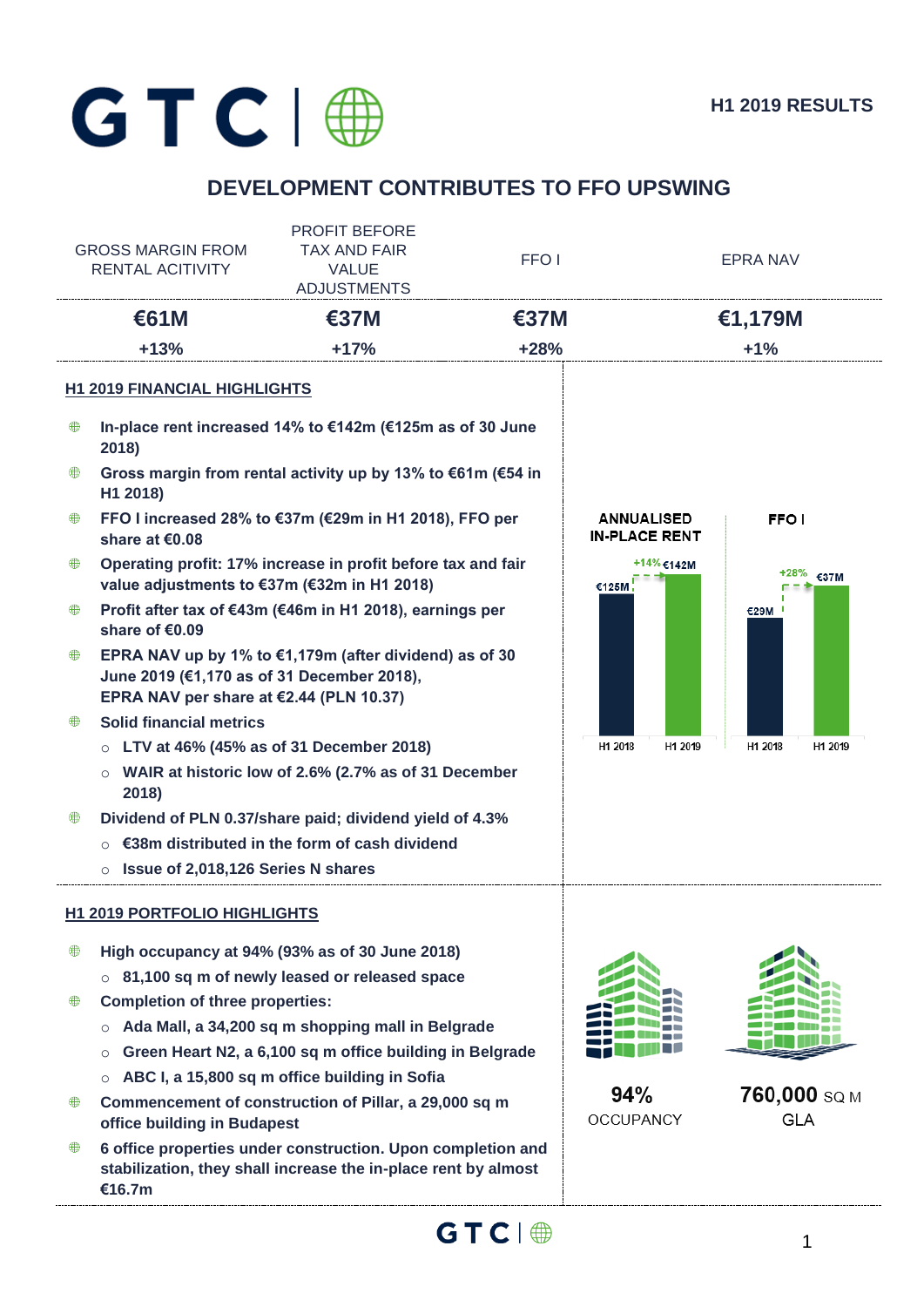*"Robust development activity was the driving force for our growth in the first half of 2019. The delivery of Ada Mall with 34,200 sq. m GLA prime retail in Belgrade was the pinnacle of the discussed period. Completions of office buildings combined with very high occupancy contributed to 28% increase in FFO and improved operating results*.*" – commented Thomas Kurzmann, GTC's CEO.*

*"With 86,600 sq. m GLA of office space under construction, and 23,800 sq. m GLA to be delivered this year, GTC's growth is set to continue" – added GTC's CEO.*

#### **OPERATING ACHIEVEMENTS**

| <b>Offices: Growing</b>    | ⊕ | 64,700 sq m of lettings and renewals                                                                            |  |  |  |
|----------------------------|---|-----------------------------------------------------------------------------------------------------------------|--|--|--|
| portfolio and improved     |   | Occupancy up to 94% (from 93% as of 31 December 2018)<br>$\circ$                                                |  |  |  |
| operations                 |   | Strong leasing activity in each country: very good take-up in capitals<br>$\circ$<br>outside Poland             |  |  |  |
|                            | ⊕ | 21,900 sq m of high-quality space completed in 1H 2019                                                          |  |  |  |
|                            |   | Green Heart (N2), Belgrade<br>$\circ$                                                                           |  |  |  |
|                            |   | Advance Business Centre I, Sofia<br>$\circ$                                                                     |  |  |  |
|                            | ⊕ | <b>Commencement of Pillar</b>                                                                                   |  |  |  |
|                            |   | 29,000 sq m office building in Budapest<br>$\circ$                                                              |  |  |  |
|                            |   | Completion scheduled for Q1 2021<br>$\circ$                                                                     |  |  |  |
|                            | ⊕ | 86,600 sq m of high-quality office space under construction                                                     |  |  |  |
|                            |   | Completions scheduled for Q3 2019 - Q1 2021<br>$\circ$                                                          |  |  |  |
|                            |   | Diversified through capitals of CEE region with high demand<br>$\circ$                                          |  |  |  |
|                            |   | Additional expected in-place rent of €16.7m<br>$\circ$                                                          |  |  |  |
|                            | ₩ | Sustainability as important value                                                                               |  |  |  |
|                            |   | Korona Office Complex, University Business Park and Globis Poznań<br>$\circ$<br><b>BREEAM</b> certified         |  |  |  |
|                            |   | 76% offices with green certificates<br>$\circ$                                                                  |  |  |  |
|                            |   | 13% offices under certification<br>$\circ$                                                                      |  |  |  |
| <b>Retail: Operational</b> | ⊕ | Completion of 34,200 sq m of high-quality space                                                                 |  |  |  |
| outperformance             |   | Ada Mall, Belgrade, opened on 24 May 2019<br>$\circ$                                                            |  |  |  |
|                            |   | Estimated rent upon stabilization of €10.5m<br>$\circ$                                                          |  |  |  |
|                            | ⊕ | <b>Operational outperformance</b>                                                                               |  |  |  |
|                            |   | Galeria Jurajska: 1H 2019 turnover improved 7% over H1 2018, footfall<br>$\circ$<br>2.8% higher than in 1H 2018 |  |  |  |
|                            |   | Galeria Północna: Q2 2019 turnover was 24% higher than in Q2 2018<br>$\circ$                                    |  |  |  |
|                            |   | Mall of Sofia: increased rent income via renegotiations and change of<br>$\circ$<br>tenant mix                  |  |  |  |
|                            |   | Avenue Mall Zagreb: stable well performing shopping mall<br>$\circ$                                             |  |  |  |
|                            |   | Ada Mall: current occupancy at 97%<br>$\circ$                                                                   |  |  |  |
|                            | ⊕ | Well located in the capital cities within good catchment areas                                                  |  |  |  |
|                            |   | <b>Occupancy at 95%</b>                                                                                         |  |  |  |
|                            | ⊕ | High FFO contribution to the portfolio                                                                          |  |  |  |
|                            |   |                                                                                                                 |  |  |  |

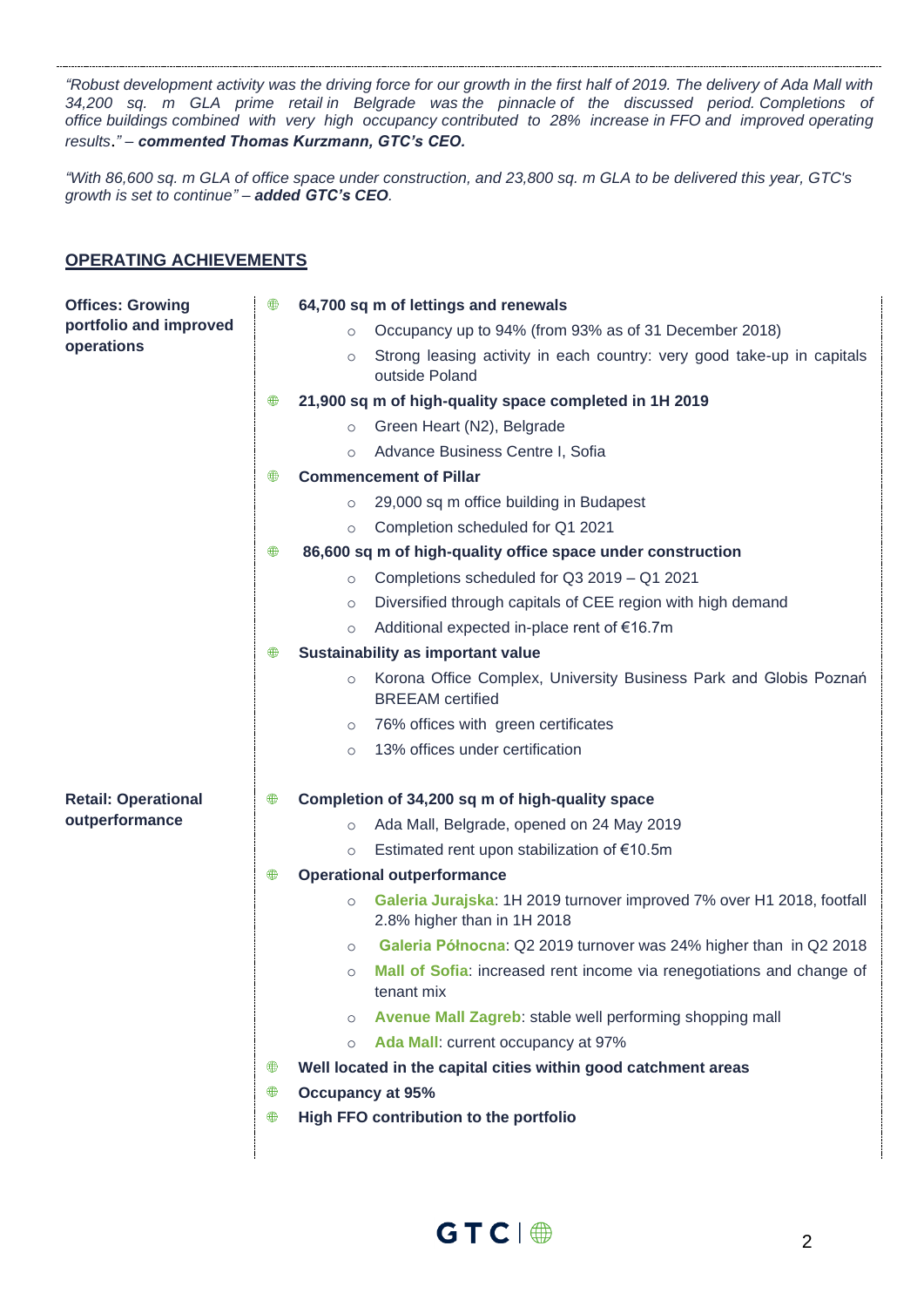## **FINANCIALS**

| <b>Rental and service</b>              | ⊕ | Increased to €81m from €73m in H1 2018                                                                                                                                                                                                                                                                                                    |
|----------------------------------------|---|-------------------------------------------------------------------------------------------------------------------------------------------------------------------------------------------------------------------------------------------------------------------------------------------------------------------------------------------|
| revenues                               |   | Reflects improvement in rental revenue through completion and leasing of GTC<br>White House, acquisition of Mall of Sofia, completion of modernization and leasing<br>of the two buildings of Green Heart project and completion of one new building in<br>Green Heart complex as well as opening of Ada Mall.                            |
| <b>Gross margin from</b>               | ₩ | Increased to €61m from €55m in H1 2018                                                                                                                                                                                                                                                                                                    |
| operations                             |   | Reflects mostly newly completed and acquired properties.                                                                                                                                                                                                                                                                                  |
| Net profit from                        | ₩ | Amounted to €16m as compared to €23m in H1 2018                                                                                                                                                                                                                                                                                           |
| revaluation and<br>impairment          |   | Main contributors to the revaluation gain on Neptun Office Center, Duna Tower,<br>Galeria Jurajska, GTC Metro and assets under construction: Ada Mall, Green Heart<br>as well as Matrix A following development and leasing progress. This was partially<br>offset by devaluation of Galeria Północna due to delay in rent stabilization. |
| <b>Financial expenses</b>              |   | Average interest rate down to 2.6% thanks to refinancing activity and hedging<br>strategy. Financial expenses increased to €16m following adoption of IFRS 16<br>and an increase in the average debt balance.                                                                                                                             |
| Tax                                    | ⊕ | Tax expenses amounted to €8m as compared to €11m in H1 2018                                                                                                                                                                                                                                                                               |
|                                        |   | Taxation consist of €3m of current tax expenses and €5m of deferred tax expenses.                                                                                                                                                                                                                                                         |
| <b>Net profit</b>                      | ⊕ | Profit before tax and fair value adjustments improved by 17% to €37m reflecting<br>strong operating performance and operational excellence. The net profit amounted<br>to €43m.                                                                                                                                                           |
| <b>Funds From Operations</b><br>(FFOI) | ⊕ | At €37m compared to €29m in H1 2018, FFO I per share at €0.08                                                                                                                                                                                                                                                                             |
| <b>GAV</b>                             | ⊕ | At €2,297m as of 30 June 2019 (€2,208m as of 31 December 2018) thanks<br>to investment in assets under construction and revaluation gains                                                                                                                                                                                                 |
| <b>EPRA NAV / share</b>                | ₩ | Up by 1% to €2.44 from €2.42 on 31 December 2018                                                                                                                                                                                                                                                                                          |
|                                        |   | Corresponding to EPRA NAV of €1,179m compared to €1,170m as of 31 December<br>2018.                                                                                                                                                                                                                                                       |
| <b>Bank loans and bonds</b>            | ₩ | At €1,177m compared to $€1,112m$ as of 31 December 2018                                                                                                                                                                                                                                                                                   |
|                                        | ⊕ | Weighted average debt maturity of 3.9 years and average interest rate of 2.6%<br>p.a.                                                                                                                                                                                                                                                     |
|                                        | ₩ | LTV at 46% (45% on 31 December 2018)                                                                                                                                                                                                                                                                                                      |
|                                        | ⊕ | Interest coverage ratio at 4.4x (4.0x on 31 December 2018)                                                                                                                                                                                                                                                                                |
| Cash                                   | ₩ | Cash balance of €69m as of 30 June 2019                                                                                                                                                                                                                                                                                                   |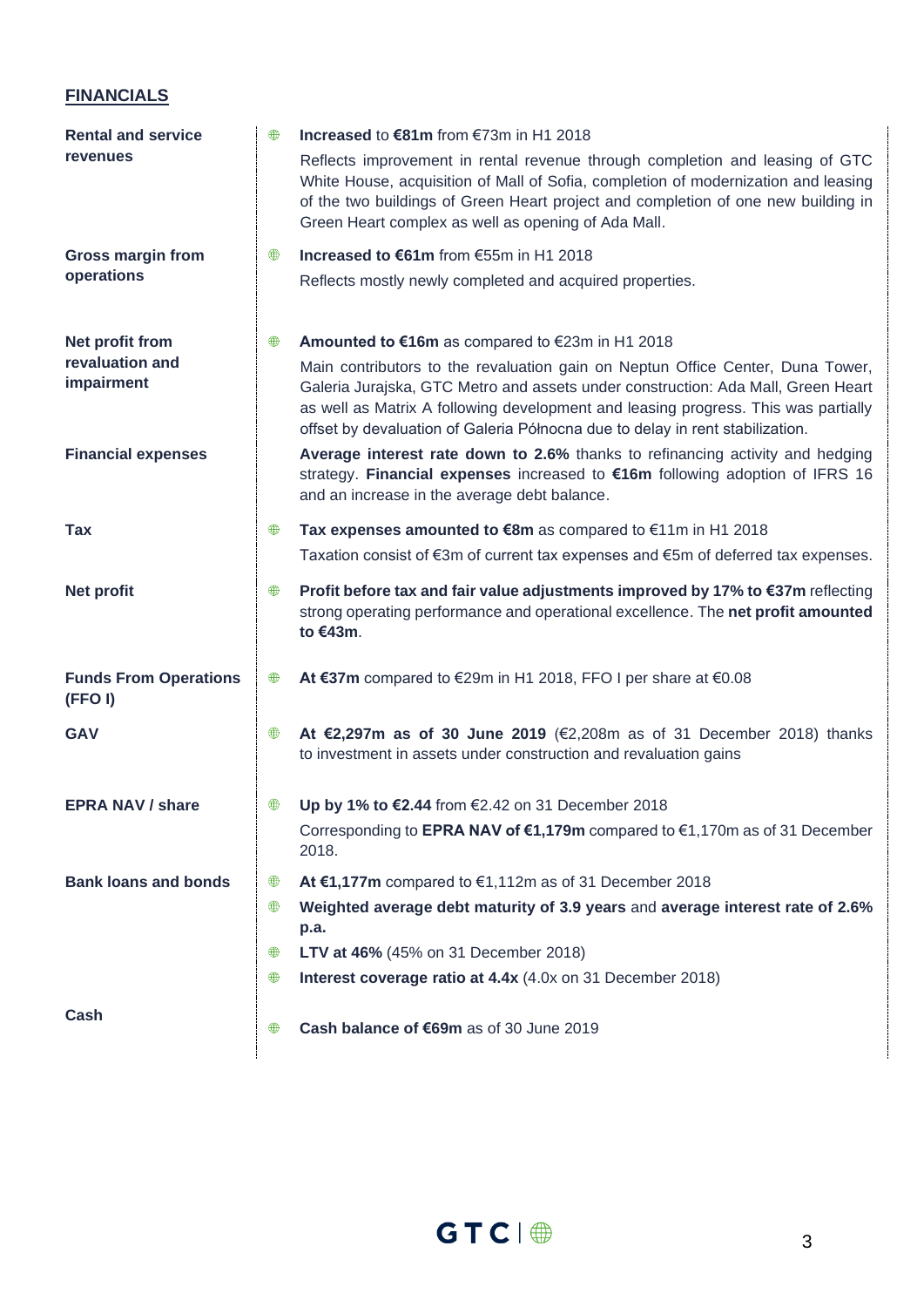#### Annex 1 Consolidated Statement of Financial Position as at 30 June 2019 (in thousands of euro)

|                                                  | 30 June 2019<br>(unaudited) | 31 December 2018<br>(Audited) |
|--------------------------------------------------|-----------------------------|-------------------------------|
| <b>ASSETS</b>                                    |                             |                               |
| <b>Non-current assets</b>                        |                             |                               |
| Investment property                              | 2,201,839                   | 2,113,068                     |
| Residential landbank                             | 13,365                      | 12,698                        |
| Property, plant and equipment                    | 7,991                       | 6,712                         |
| Deferred tax asset                               | 380                         | 52                            |
| Other non-current assets                         | 120                         | 129                           |
|                                                  | 2,223,695                   | 2,132,659                     |
| Loan granted to non-controlling interest partner | 10,414                      | 10,282                        |
| <b>Total non-current assets</b>                  | 2,234,109                   | 2,142,941                     |
| Assets held for sale                             | 121,152                     | 76,196                        |
| <b>Current assets</b>                            |                             |                               |
| Accounts receivables                             | 6,590                       | 4,449                         |
| Receivables related to expropriation of land     |                             | 4,917                         |
| Accrued income                                   | 731                         | 1,066                         |
| VAT receivable                                   | 5,816                       | 5,156                         |
| Income tax receivable                            | 776                         | 1,233                         |
| Prepayments and deferred expenses                | 5,583                       | 1,401                         |
| Short-term deposits                              | 48,540                      | 39,109                        |
| Cash and cash equivalents                        | 69,080                      | 80,456                        |
|                                                  | 137,116                     | 137,787                       |
| <b>TOTAL ASSETS</b>                              | 2,492,377                   | 2,356,924                     |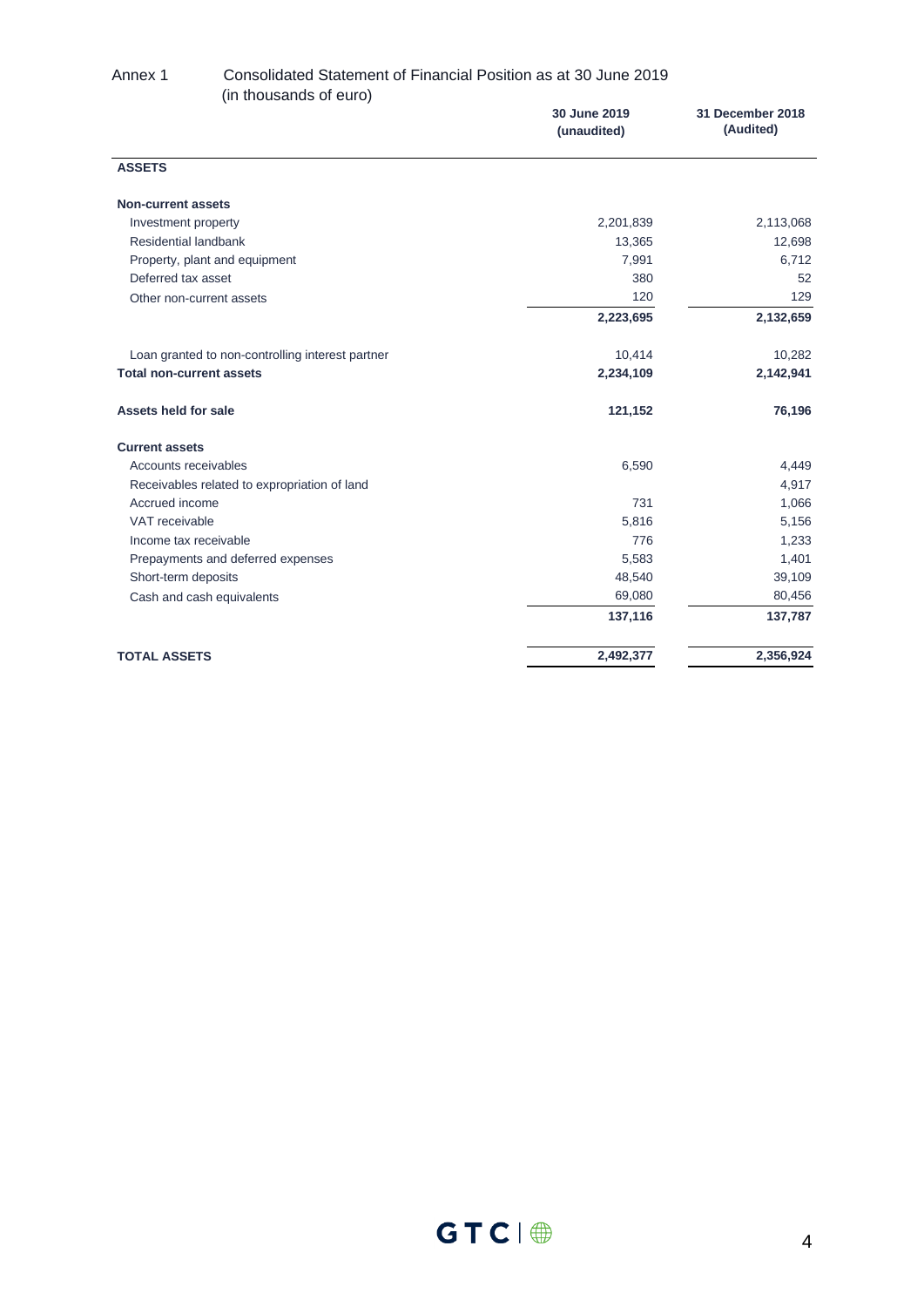#### Annex 1 Consolidated Statement of Financial Position as at 30 June 2019 (cont.) (in thousands of euro)

|                                                          | 30 June 2019<br>(unaudited) | 31 December 2018<br>(audited) |
|----------------------------------------------------------|-----------------------------|-------------------------------|
| <b>EQUITY AND LIABILITIES</b>                            |                             |                               |
| Equity attributable to equity holders of the Company     |                             |                               |
| Share capital                                            | 11,007                      | 10,960                        |
| Share premium                                            | 550,522                     | 546,711                       |
| Capital reserve                                          | (36,054)                    | (36,054)                      |
| Hedge reserve                                            | (7, 140)                    | (4, 542)                      |
| Foreign currency translation                             | 1,440                       | 1,680                         |
| Accumulated profit                                       | 498,099                     | 496,996                       |
|                                                          | 1,017,874                   | 1,015,751                     |
| Non-controlling interest                                 | 4,780                       | 5,044                         |
| <b>Total Equity</b>                                      | 1,022,654                   | 1,020,795                     |
| <b>Non-current liabilities</b>                           |                             |                               |
| Long-term portion of long-term borrowing                 | 925,477                     | 993,453                       |
| Lease liability                                          | 45,929                      |                               |
| Deposits from tenants                                    | 12,360                      | 10,375                        |
| Long term payable                                        | 2,523                       | 3,045                         |
| Provision for share based payment                        | 7,152                       | 4,533                         |
| <b>Derivatives</b>                                       | 6,653                       | 3,736                         |
| Provision for deferred tax liability                     | 144,552                     | 139,120                       |
|                                                          | 1,144,646                   | 1,154,262                     |
| Liabilities directly associated with asset held for sale | 20,800                      |                               |
| <b>Current liabilities</b>                               |                             |                               |
| Investment and trade payables and provisions             | 63,953                      | 50,499                        |
| Current portion of long-term borrowing                   | 235,564                     | 121,894                       |
| Current portion of lease liability                       | 106                         |                               |
| VAT and other taxes payable                              | 2,332                       | 1,636                         |
| Income tax payable                                       | 422                         | 1,114                         |
| <b>Derivatives</b>                                       | 1,969                       | 1,887                         |
| Advances received                                        | 651                         | 4,837                         |
|                                                          | 304,997                     | 181,867                       |
| <b>TOTAL EQUITY AND LIABILITIES</b>                      | 2,492,377                   | 2,356,924                     |
|                                                          |                             |                               |

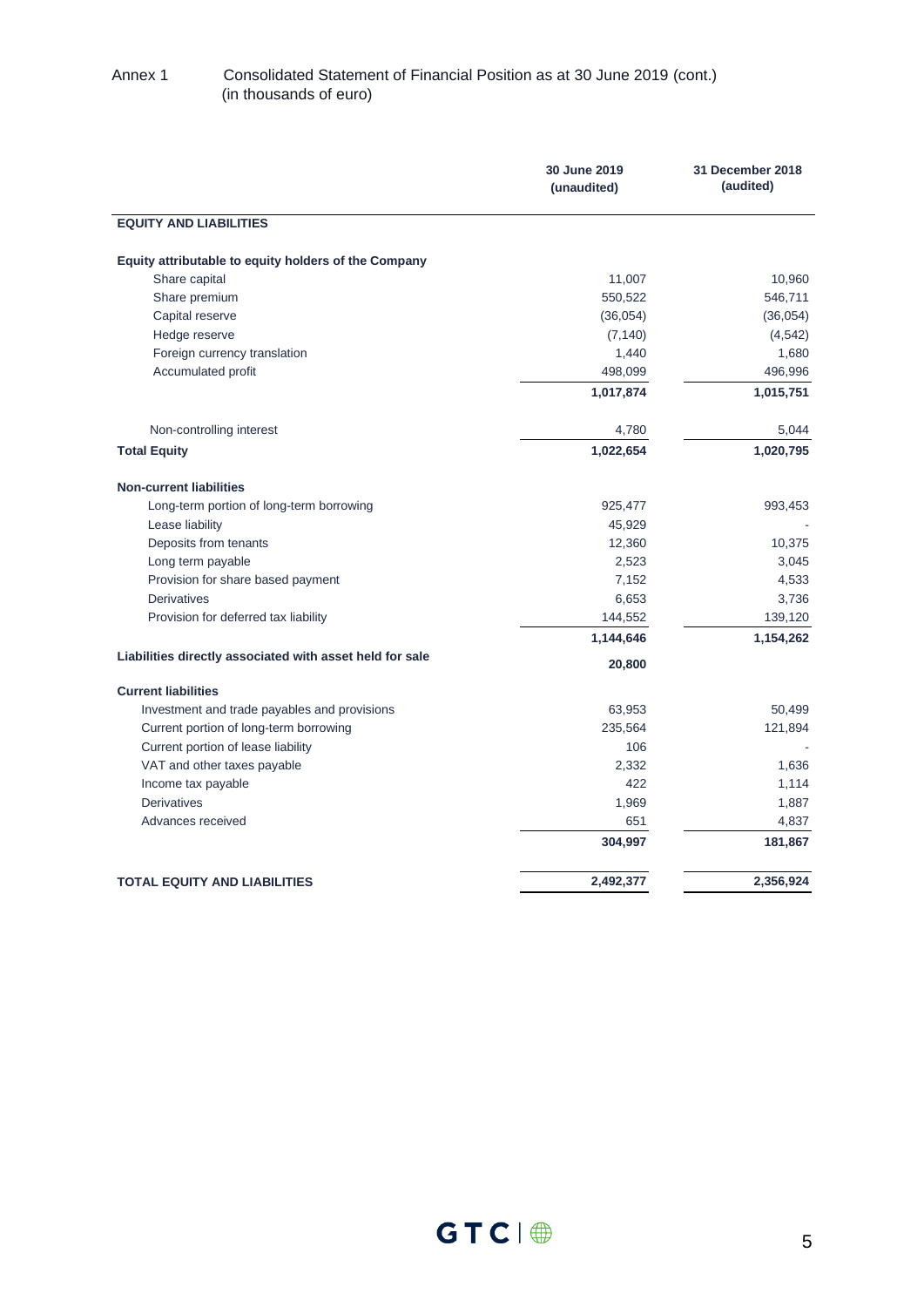#### Annex 2 Consolidated Income Statement for the 6 months period ended 30 June 2019 (in thousands of euro)

|                                                                                                 | Six-month<br>period ended<br>30 June 2019 | Six-month<br>period ended<br>30 June 2018 | <b>Three-month</b><br>period ended<br>30 June 2019 | <b>Three-month</b><br>period ended<br>30 June 2018 |
|-------------------------------------------------------------------------------------------------|-------------------------------------------|-------------------------------------------|----------------------------------------------------|----------------------------------------------------|
|                                                                                                 | (unaudited)                               | (unaudited)                               | (unaudited)                                        | (unaudited)                                        |
| Rental revenue                                                                                  | 60,963                                    | 53,360                                    | 31,689                                             |                                                    |
| Service revenue                                                                                 | 20,319                                    | 19,202                                    | 10,133                                             | 27,380                                             |
| Residential revenue                                                                             |                                           | 4,578                                     |                                                    | 9,327<br>963                                       |
| Service costs<br><b>Residential costs</b>                                                       | (20, 171)                                 | (18, 521)<br>(3,868)                      | (10, 262)                                          | (9,514)<br>(889)                                   |
| Gross margin from operations                                                                    | 61,111                                    | 54,751                                    | 31,560                                             | 27,267                                             |
| Selling expenses<br>Administration expenses<br>Profit from revaluation/impairment               | (735)<br>(8,767)                          | (1, 195)<br>(4,099)                       | (367)<br>(4, 244)                                  | (720)<br>(2,701)                                   |
| of assets                                                                                       | 16,482                                    | 23,368                                    | 9,763                                              | 10,834                                             |
| Other income                                                                                    | 287                                       | 407                                       | 4                                                  | 244                                                |
| Other expenses                                                                                  | (585)                                     | (2,757)                                   | (194)                                              | (1, 377)                                           |
| <b>Profit (loss) from continuing</b><br>operations before tax and finance<br>income / (expense) | 67,793                                    | 70,475                                    | 36,522                                             | 33,547                                             |
| Foreign exchange differences gain/<br>(loss), net                                               | (429)                                     | 294                                       | (350)                                              | 188                                                |
| Finance income                                                                                  | 181                                       | 158                                       | 99                                                 | 85                                                 |
| Finance cost                                                                                    | (16, 236)                                 | (14, 311)                                 | (8,250)                                            | (7, 150)                                           |
| <b>Profit before tax</b>                                                                        | 51,309                                    | 56,616                                    | 28,021                                             | 26,670                                             |
| <b>Taxation</b>                                                                                 | (8, 462)                                  | (10, 544)                                 | (4,923)                                            | (4,907)                                            |
| Profit (loss) for the period                                                                    | 42,847                                    | 46,072                                    | 23,098                                             | 21,763                                             |
| Attributable to:                                                                                |                                           |                                           |                                                    |                                                    |
| Equity holders of the Company                                                                   | 42,682                                    | 45,591                                    | 23,099                                             | 21,533                                             |
| Non-controlling interest                                                                        | 165                                       | 481                                       | (1)                                                | 230                                                |
| Basic earnings per share (in Euro)                                                              | 0.09                                      | 0.10                                      | 0.05                                               | 0.05                                               |

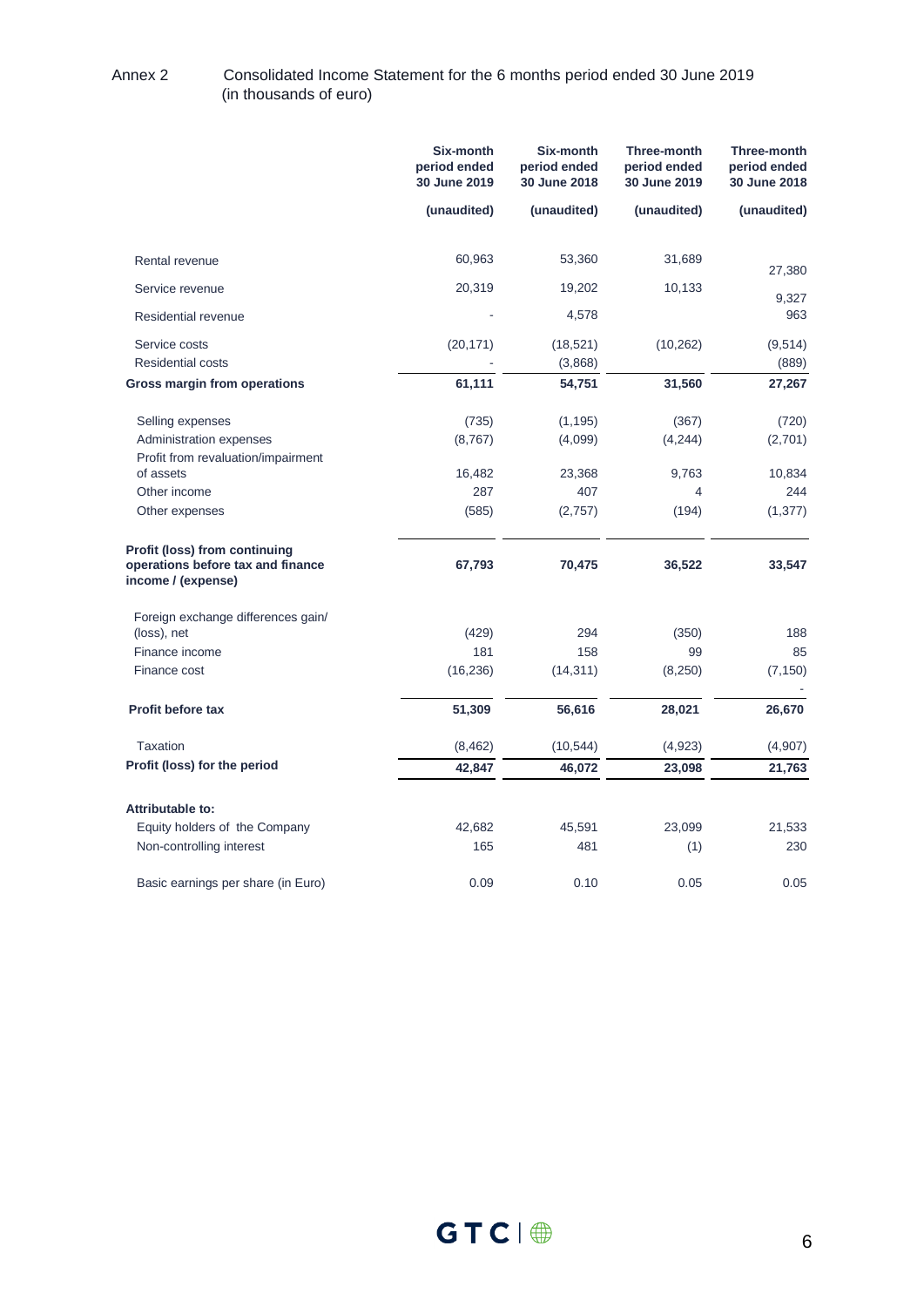#### Annex 3 Consolidated Statement of Cash Flow for the 6 months period ended 30 June 2019

### (in thousands of euro)

|                                                                     | Six-month period<br>ended<br>30 June 2019 | Six-month period<br>ended<br>30 June 2018 |
|---------------------------------------------------------------------|-------------------------------------------|-------------------------------------------|
|                                                                     | (unaudited)                               | (unaudited)                               |
| <b>CASH FLOWS FROM OPERATING ACTIVITIES:</b>                        |                                           |                                           |
| Profit before tax                                                   | 51,309                                    | 56,616                                    |
| <b>Adjustments for:</b>                                             |                                           |                                           |
| Loss/(profit) from revaluation/impairment of assets                 | (16, 482)                                 | (23, 368)                                 |
| Foreign exchange differences loss/(gain), net                       | 429                                       | (294)                                     |
| Finance income                                                      | (181)                                     | (158)                                     |
| Finance cost                                                        | 16,236                                    | 14,311                                    |
| Share based payment (income) / expenses                             | 2,619                                     | (1,373)                                   |
| Depreciation and amortization                                       | 302                                       | 266                                       |
| Operating cash before working capital changes                       | 54,232                                    | 46,000                                    |
| Increase in trade receivables, prepayments and other current assets | (1, 551)                                  | (1, 158)                                  |
| Decrease/ (increase) in inventory                                   |                                           | 3,755                                     |
| Increase/(decrease) in advances received                            | (620)                                     | (1, 567)                                  |
| Increase in deposits from tenants                                   | 1,985                                     | (92)                                      |
| Increase/(decrease) in trade and other payables                     | 1,020                                     | (693)                                     |
| Cash generated from operations                                      | 55,066                                    | 46,245                                    |
| Tax paid in the period                                              | (3, 162)                                  | (4,623)                                   |
| Net cash flows from operating activities                            | 51,904                                    | 41,622                                    |
| <b>CASH FLOWS FROM INVESTING ACTIVITIES:</b>                        |                                           |                                           |
| Expenditure on investment property                                  | (71, 215)                                 | (59, 337)                                 |
| Decrease in short term deposits                                     | 2,157                                     | 15,515                                    |
| Proceeds related to expropriation of land                           | 4,917                                     |                                           |
| Purchase of subsidiary                                              |                                           | (37, 846)                                 |
| Decrease/(Increase) in Escrow accounts for purchase of assets       |                                           | 461                                       |
| Sale of investment property                                         | 2,630                                     | 13,613                                    |
| VAT on purchase/sale of investment property                         | (660)                                     | 1,067                                     |
| Interest received                                                   | 49                                        | 40                                        |
| Loans repayments                                                    |                                           | 813                                       |
| Net cash flows from/(used in) investing activities                  | (62, 122)                                 | (65, 674)                                 |
| <b>CASH FLOWS FROM FINANCING ACTIVITIES</b>                         |                                           |                                           |
| Proceeds from long-term borrowings                                  | 125,951                                   | 135,967                                   |
| Repayment of long-term borrowings                                   | (60, 995)                                 | (82, 752)                                 |
| Repayment of lease liabilities                                      | (1,660)                                   |                                           |
| Dividends paid                                                      | (37, 927)                                 | (9, 752)                                  |
| Dividends paid to non-controlling interest                          | (429)                                     |                                           |
| Interest paid                                                       | (13,993)                                  | (13, 525)                                 |
| Loans origination cost                                              | (7/5)                                     | (1,180)                                   |
| Loan granted to non-controlling interest                            |                                           | (9, 393)                                  |
| Decrease/(increase) in blocked deposits                             | (11,588)                                  | (1,967)                                   |
| Net cash from/(used in) financing activities                        | (1, 416)                                  | 17,398                                    |
| <b>Effect of foreign currency translation</b>                       | 258                                       | (1, 812)                                  |
| Net increase / (decrease) in cash and cash equivalents              | (11, 376)                                 | (8, 466)                                  |
| Cash and cash equivalents at the beginning of the period            | 80,456                                    | 148,746                                   |
| Cash and cash equivalents at the end of the period                  | 69,080                                    | 140,280                                   |